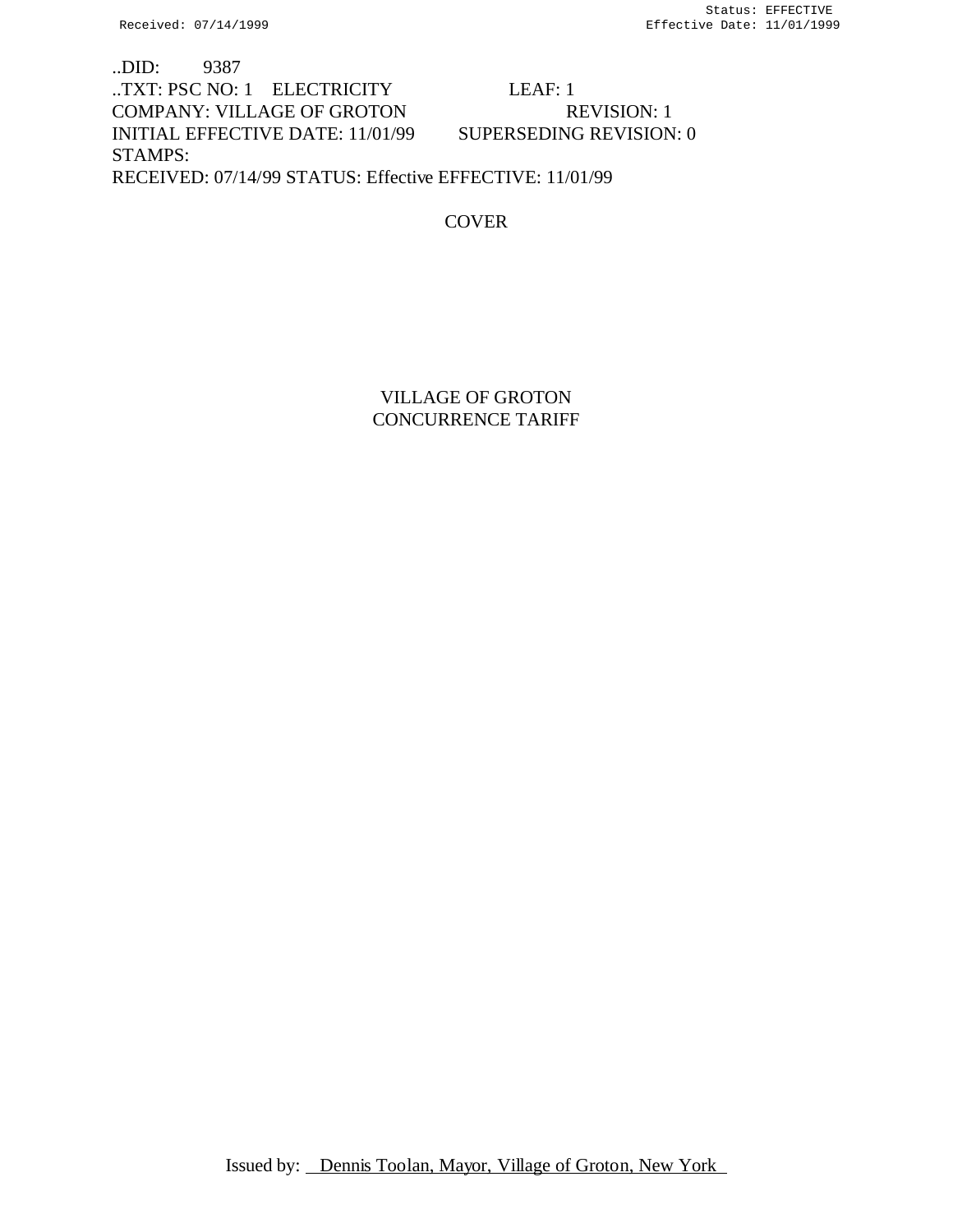| LDID: 18099                                              |  |                                   |                                |  |
|----------------------------------------------------------|--|-----------------------------------|--------------------------------|--|
|                                                          |  | TXT: PSC NO: 1 ELECTRICITY        | LEAF: 2                        |  |
|                                                          |  | <b>COMPANY: VILLAGE OF GROTON</b> | <b>REVISION: 2</b>             |  |
|                                                          |  | INITIAL EFFECTIVE DATE: 06/01/02  | <b>SUPERSEDING REVISION: 1</b> |  |
| STAMPS:                                                  |  |                                   |                                |  |
| RECEIVED: 01/07/02 STATUS: Effective EFFECTIVE: 06/01/02 |  |                                   |                                |  |
|                                                          |  |                                   |                                |  |

# TABLE OF CONTENTS

|         |                                                                                                                 | FAF#      |
|---------|-----------------------------------------------------------------------------------------------------------------|-----------|
| I.      | <b>GENERAL INFORMATION</b><br><b>CONCURRENCE</b><br>A.<br><b>TERRITORY TO WHICH SCHEDULE APPLIES</b><br>3<br>B. | 3         |
| $\Pi$ . | <b>SERVICE CLASSIFICATION NO. 1</b>                                                                             | $4 - 5.1$ |
| III.    | <b>SERVICE CLASSIFICATION NO. 2</b>                                                                             | $6 - 7$   |
| IV.     | <b>SERVICE CLASSIFICATION NO. 3</b>                                                                             | $8-9.1$   |
| V.      | <b>SERVICE CLASSIFICATION NO. 4</b>                                                                             | $10 - 11$ |
| VI.     | <b>CHARGES</b><br><b>RECONNECTION CHARGE</b><br>А.                                                              | 12        |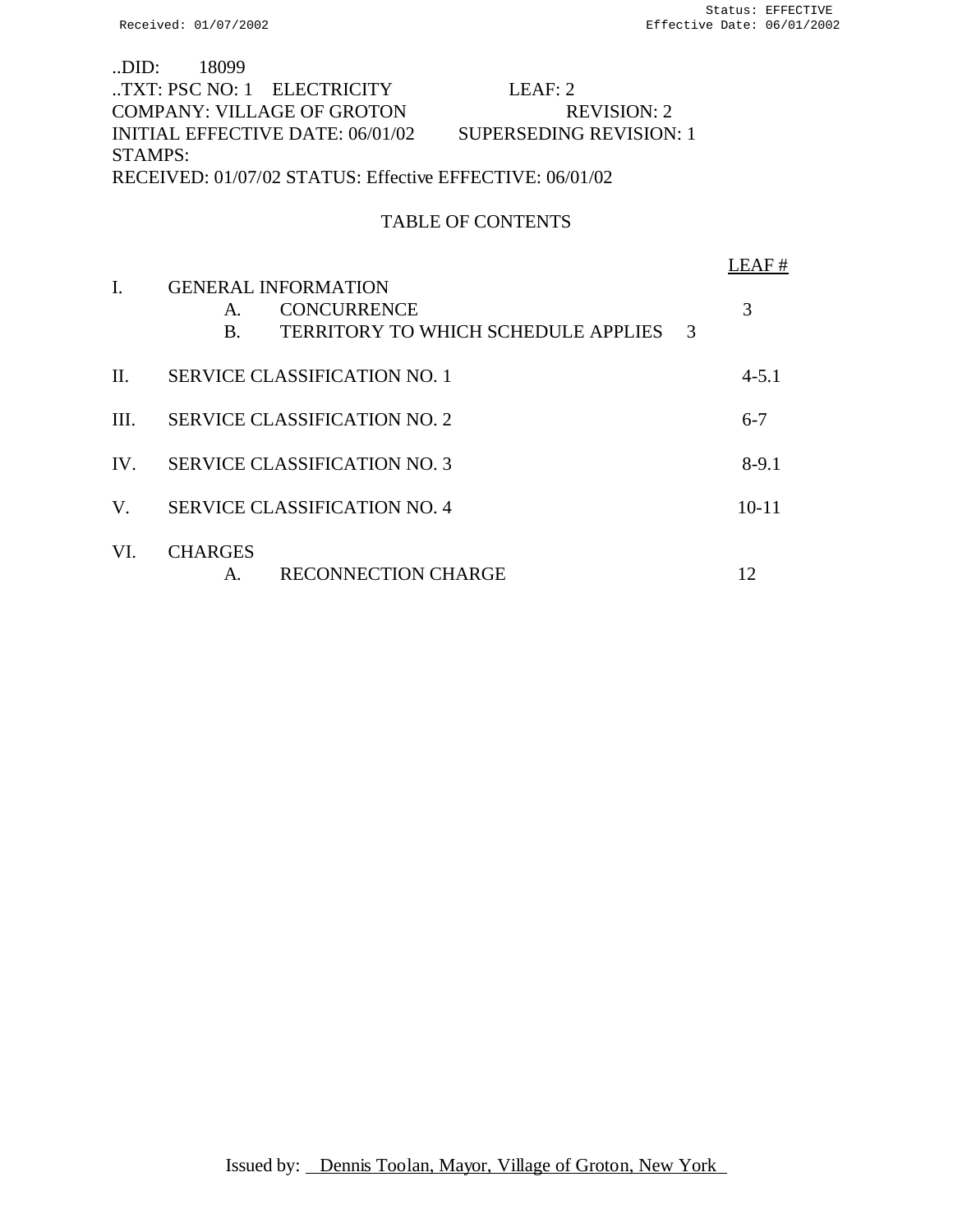# ..DID: 9396 ..TXT: PSC NO: 1 ELECTRICITY LEAF: 3 COMPANY: VILLAGE OF GROTON REVISION: 1 INITIAL EFFECTIVE DATE: 11/01/99 SUPERSEDING REVISION: 0 STAMPS: RECEIVED: 07/14/99 STATUS: Effective EFFECTIVE: 11/01/99

# GENERAL INFORMATION

## A. CONCURRENCE:

The Village of Groton concurs in and agrees to abide by the rules and regulations as set forth in the generic tariff filed by the New York Municipal Power Agency (NYMPA) in Case No. 97-E-1575.

### B. TERRITORY TO WHICH SCHEDULE APPLIES:

Incorporated Village of Groton, Tompkins County, New York.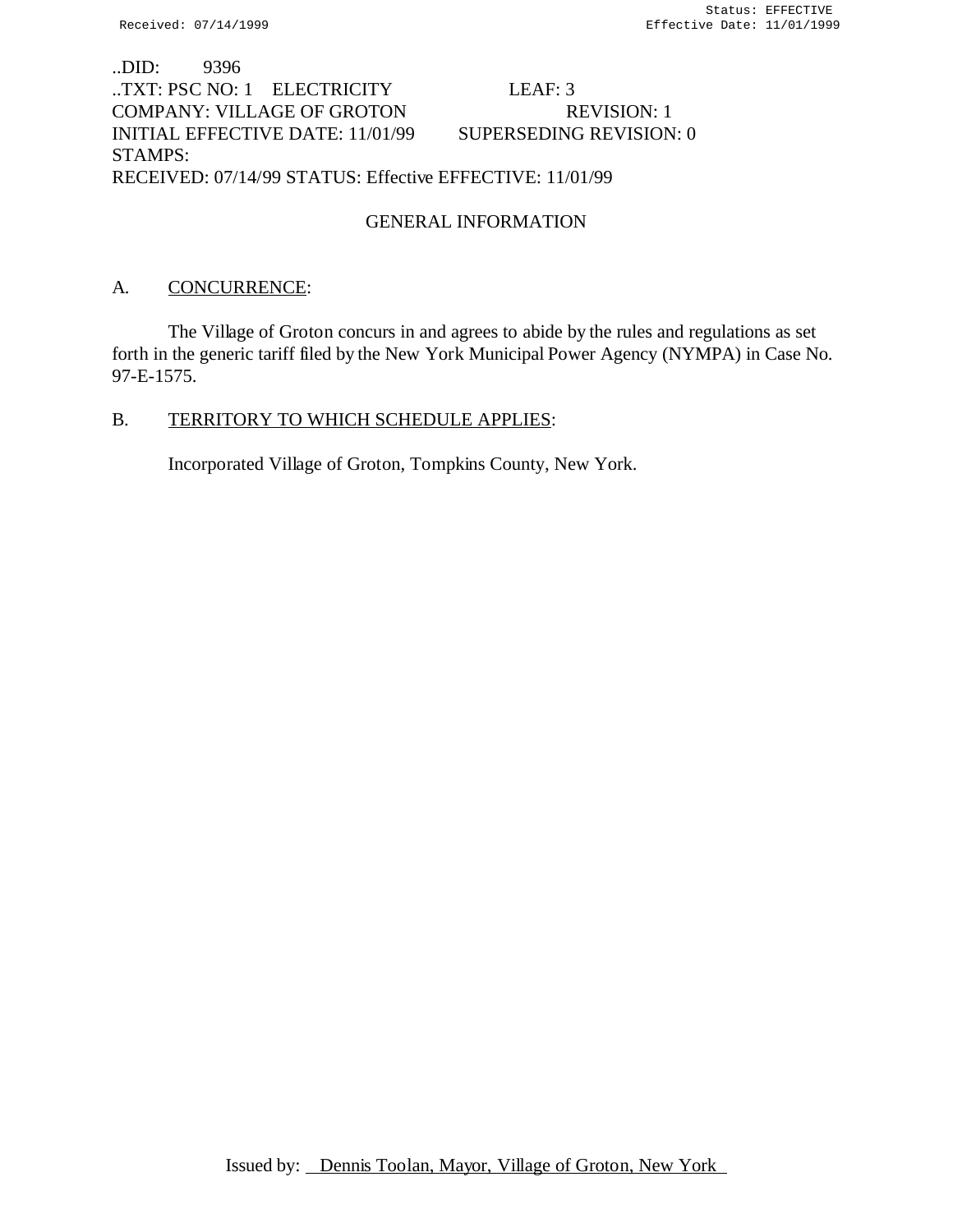# PSC NO: 1 ELECTRICITY LEAF: 4 COMPANY: VILLAGE OF GROTON REVISION: 7 INITIAL EFFECTIVE DATE: 10/01/2010 SUPERSEDING REVISION: 6 Issued in compliance with Commission Order effective September 23, 2009, in Case 09-E-0247

#### SERVICE CLASSIFICATION NO. 1

### APPLICABLE TO THE USE OF SERVICE FOR:

Single-phase residential purpose usage in an individual residence; in an individual flat or individual apartment in a multiple-family dwelling; for residential purposes in a rooming house where not more than four (4) rooms are available for rent; and for single phase farm service when supplied through the farm residence meter; use exclusively in connection with religious purposes by corporations or associations organized and conducted in good faith for religious purposes, and including the operation by such corporation or association of a school, not withstanding that secular subjects are taught at such school; for single-phase service exclusively in connection with a community residence as defined in subdivision 28, 28A or 28B of section 1.03 of the Mental Hygiene Law, provided that such residence is operated by a not-for-profit corporation and if supervisory staff is on site on a twenty-four hour per day basis that the residence provides living accommodations for fourteen or fewer residents; and use for any post or hall owned or leased by a not-for-profit organization that is a veterans organization.

### CHARACTER OF SERVICE:

Continuous, alternating current, single phase, approximately sixty-cycle, one-hundred twenty-volt two-wire or one-hundred-twenty/two-hundred-forty-volt, three-wire, plus or minus ten percent (10%).

#### MONTHLY RATE:

|                        | <u>Rate</u> |
|------------------------|-------------|
| Customer charge        | \$2.72      |
| Energy charge, per kWh | \$0.0364    |

#### MINIMUM CHARGE:

The minimum monthly charge is the customer charge.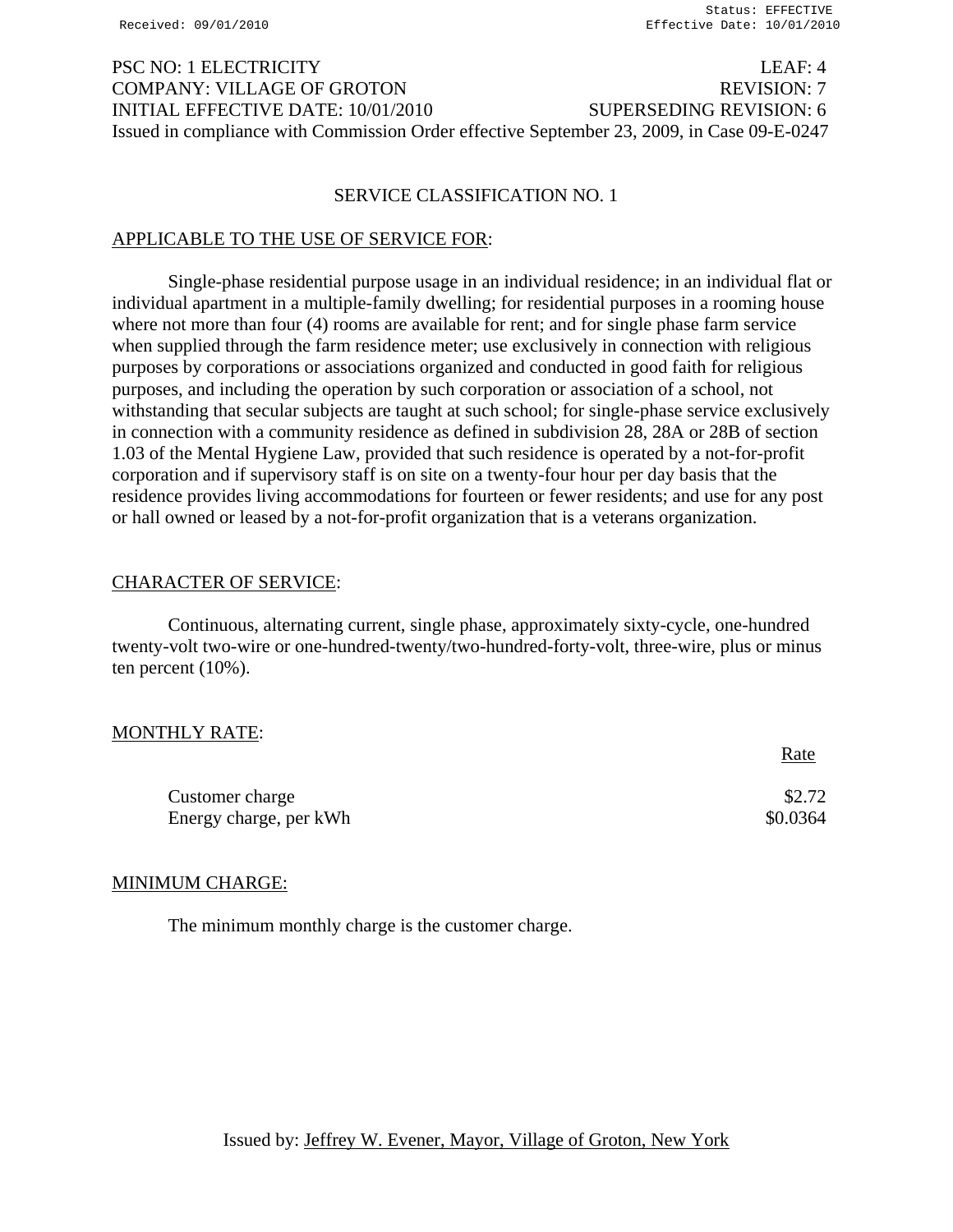# ..DID: 9388 ..TXT: PSC NO: 1 ELECTRICITY LEAF: 5 COMPANY: VILLAGE OF GROTON REVISION: 1 INITIAL EFFECTIVE DATE: 11/01/99 SUPERSEDING REVISION: 0 STAMPS: RECEIVED: 07/14/99 STATUS: Effective EFFECTIVE: 11/01/99

# SERVICE CLASSIFICATION NO. 1 (CONT'D)

## TERMS OF PAYMENT:

All bills are due when rendered. Full payment must be received on or before the date shown on the bill to avoid a late payment charge of 1.5% as provided in Rule VIII of the NYMPA generic tariff.

### TERM:

The customer may terminate service after three (3) days notice to the Municipality.

### SPECIAL PROVISIONS:

- A. Written application for service may be required.
- B. In buildings, apartments or flats intended for residence where not more than two (2) rooms occupied exclusively by the resident are used for business or for professional purposes, this classification will apply to both uses. Under other circumstances, Service Classification No. 2 will apply to such business or professional use.

#### PURCHASED POWER ADJUSTMENT:

The charges set forth in this service classification shall be subject to a purchased power adjustment as explained in Rule IX of the NYMPA generic tariff.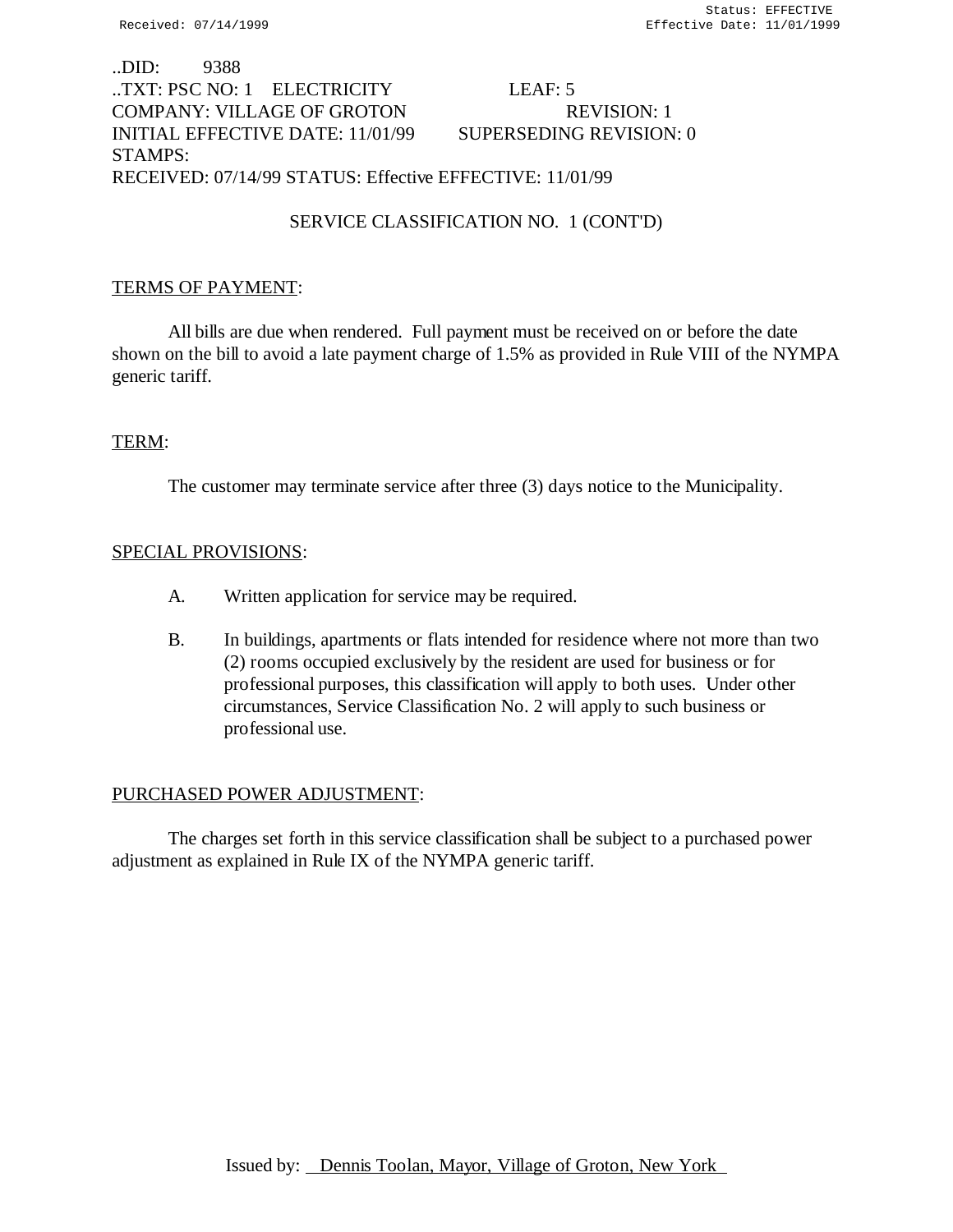# PSC NO: 1 ELECTRICITY LEAF: 5.1 COMPANY: VILLAGE OF GROTON REVISION: 4 INITIAL EFFECTIVE DATE: 10/01/2009 SUPERSEDING REVISION: 3 Issued in compliance with Commission Order effective September 23, 2009 in Case 09-E-0247

# SERVICE CLASSIFICATION NO. 1 (CONT'D)

# BASE PURCHASED POWER COST PER KILOWATT-HOUR:

The base purchase power cost per kilowatt-hour pursuant to Rule IX.B of the NYMPA generic tariff is 0.012556.

# FACTOR OF ADJUSTMENT:

The factor of adjustment pursuant to Rule IX.D of the NYMPA generic tariff is 1.057728.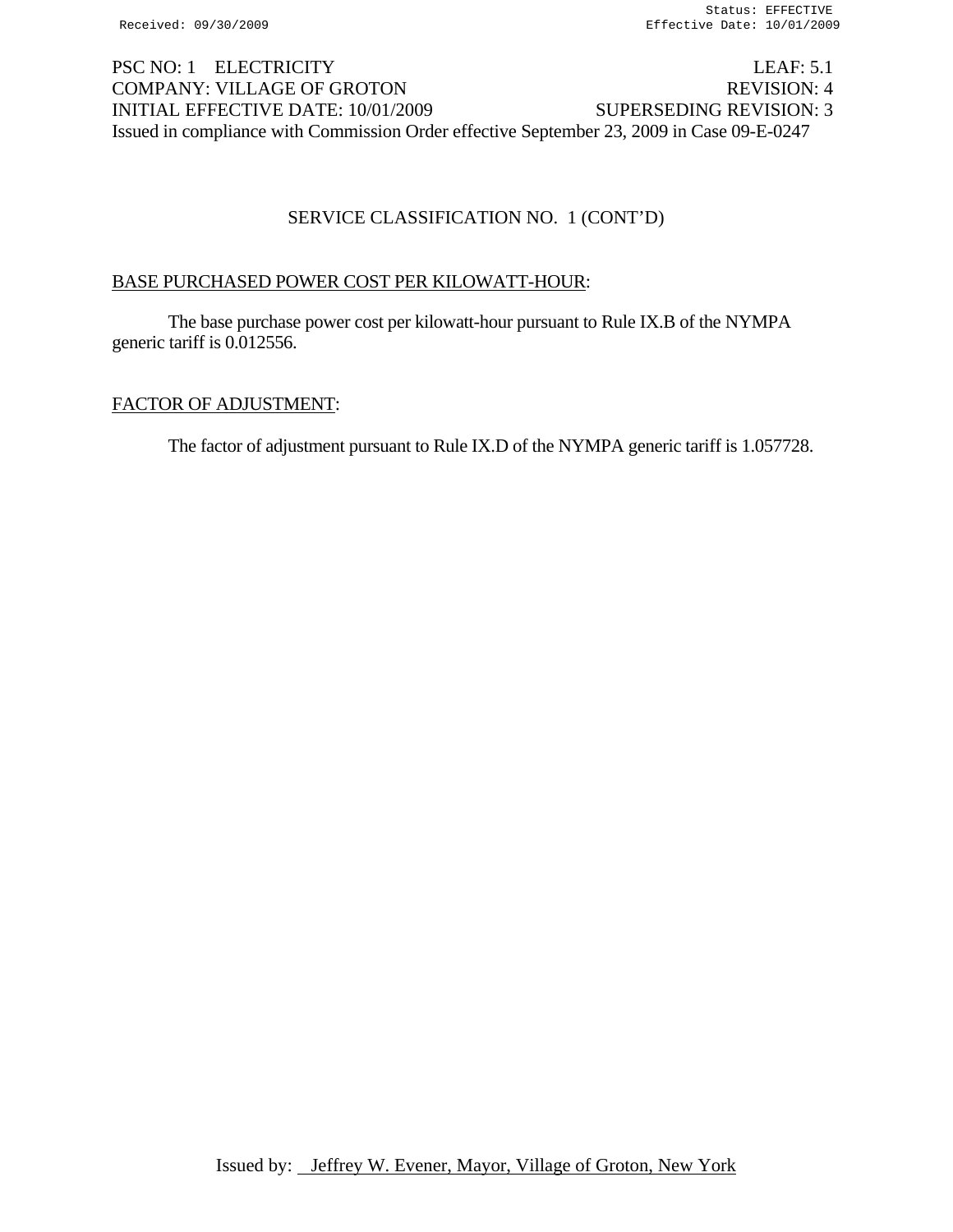# PSC NO: 1 ELECTRICITY LEAF: 6 COMPANY: VILLAGE OF GROTON REVISION: 7 INITIAL EFFECTIVE DATE: 10/01/2010 SUPERSEDING REVISION: 6 Issued in compliance with Commission Order effective September 23, 2009, in Case 09-E-0247

## SERVICE CLASSIFICATION NO. 2

### APPLICABLE TO THE USE OF SERVICE FOR:

All purposes not otherwise specifically provided for in other service Classifications in this schedule. This classification is used for sales to operating municipality and street and traffic lighting.

### CHARACTER OF SERVICE:

Continuous, alternating current, approximately sixty-cycle, at secondary voltage ranging from one hundred twenty/two hundred forty (120/240) and two hundred eight (208) three-phase four-wire volts, as available. The municipality will indicate, upon application, the type or types of service available and appropriate for the customer's requirements: single-phase or three phase; two (2), three (3), or four (4) wires; and the voltage.

### MONTHLY RATE:

|                        | <u>Rate</u> |
|------------------------|-------------|
| Customer charge        | \$2.72      |
| Energy charge, per kWh | \$0.0482    |

## MINIMUM CHARGE:

The minimum monthly charge is the customer charge.

#### TERMS OF PAYMENT:

All bills are due when rendered. Full payment must be received on or before the date shown on the bill to avoid a late payment charge of 1.5% as provided in Rule VIII of the NYMPA generic tariff.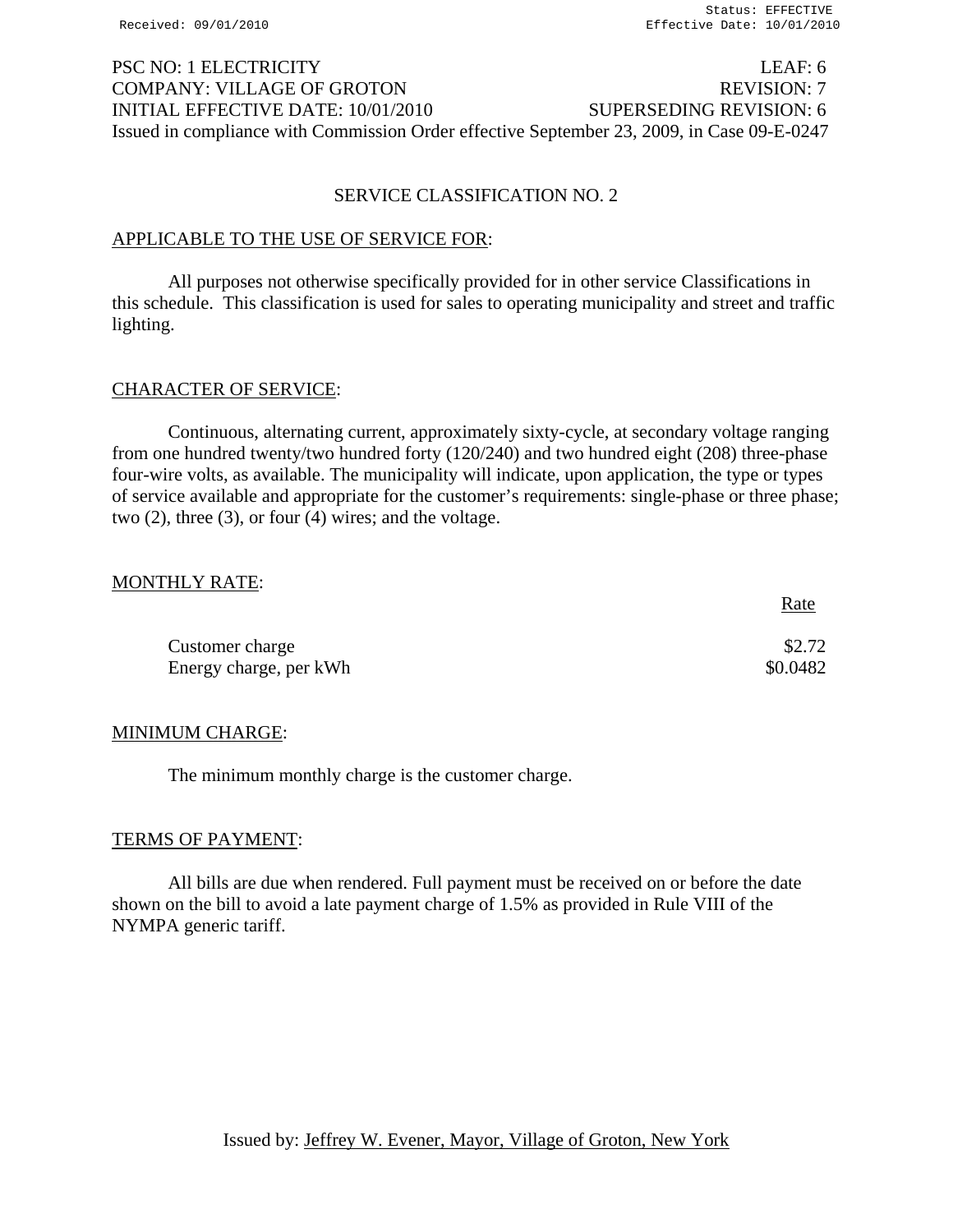# PSC NO: 1 ELECTRICITY LEAF: 7 COMPANY: VILLAGE OF GROTON REVISION: 6 INITIAL EFFECTIVE DATE: 10/01/2009 SUPERSEDING REVISION: 5 Issued in compliance with Commission Order effective September 23, 2009 in Case 09-E-0247

# SERVICE CLASSIFICATION NO. 2 (CONT'D)

## TERM:

The customer may terminate service after three (3) days notice to the municipality.

### SPECIAL PROVISIONS:

Written application for service may be required.

### PURCHASED POWER ADJUSTMENT:

 The charges set forth in this service classification shall be subject to a purchased power adjustment as explained in Rule IX the NYMPA generic tariff.

#### BASE PURCHASED POWER COST PER KILOWATT-HOUR:

The base purchase power cost per kilowatt-hour pursuant to Rule IX.B of the NYMPA generic tariff is 0.012556.

#### FACTOR OF ADJUSTMENT:

The factor of adjustment pursuant to Rule IX.D of the NYMPA generic tariff is 1.057728.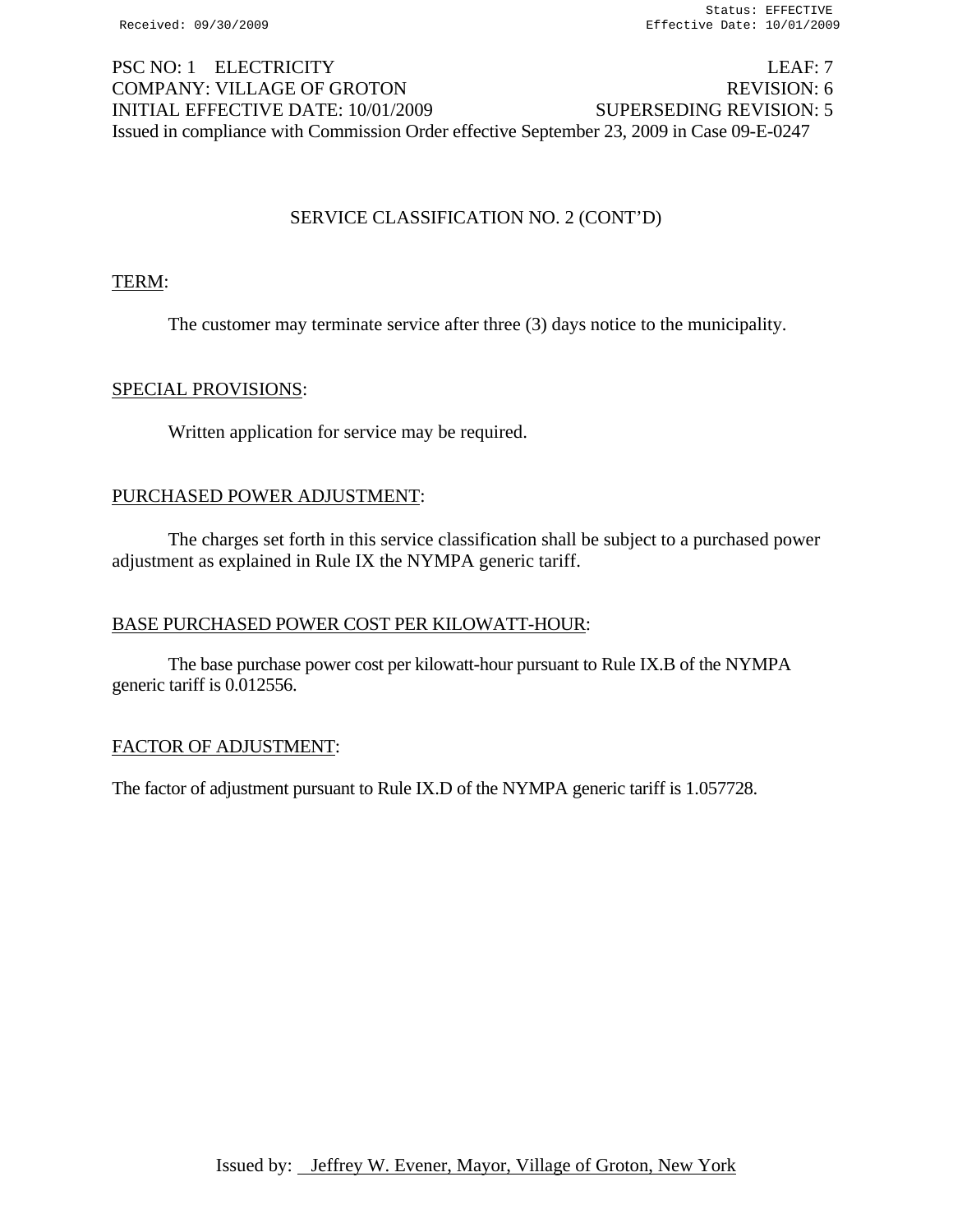# PSC NO: 1 ELECTRICITY LEAF: 8 COMPANY: VILLAGE OF GROTON REVISION: 7 INITIAL EFFECTIVE DATE: 10/01/2010 SUPERSEDING REVISION: 6 Issued in compliance with Commission Order effective September 23, 2009 in Case 09-E-0247

# SERVICE CLASSIFICATION NO. 3

### APPLICABLE TO USE OF SERVICE FOR:

Primary service for all purposes not otherwise specifically provided for in other service classifications in this schedule when the demand is fifty (50) kilowatts or more and/or monthly use of energy shall be ten thousand (10,000) kilowatt-hours or more for two (2) consecutive months.

### CHARACTER OF SERVICE:

Continuous, alternating current, three-phase, approximately sixty-cycle, 4160 wye. Characteristics depend upon available circuits.

### MONTHLY RATE:

|                                                         | Rate               |
|---------------------------------------------------------|--------------------|
| First 50 kilowatts or less<br>Over 50 kilowatts, per kW | \$324.05<br>\$6.48 |
| Energy Charge, per kWh                                  | \$0.0239           |

## MINIMUM CHARGE:

The minimum monthly charge is the demand charge computed under Monthly Rate, the active demand being determined in accordance with the provisions included under Determination of Demand.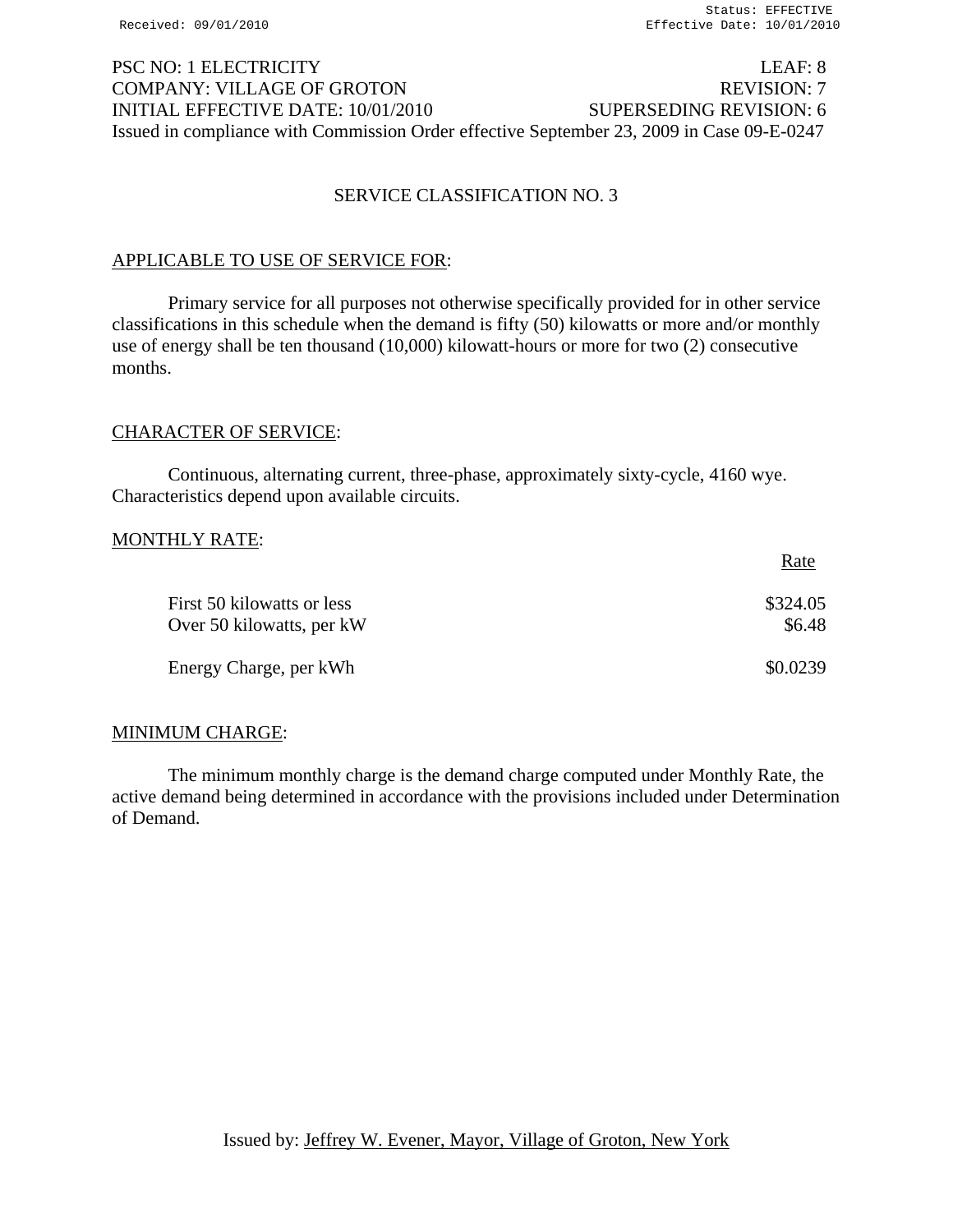# PSC NO: 1 ELECTRICITY LEAF: 9 COMPANY: VILLAGE OF GROTON REVISION: 6 INITIAL EFFECTIVE DATE: 10/01/2009 SUPERSEDING REVISION: 5 Issued in compliance with Commission Order effective September 23, 2009 in Case 09-E-0247

# SERVICE CLASSIFICATION NO. 3 (CONT'D)

## DETERMINATION OF DEMAND:

 The active demand shall be the maximum fifteen-minute integrated-kilowatt demand. For billing purposes, the demand shall be the greatest of the following:

- 1. The demand occurring during the month for which the charge is made.
- 2. One-half (1/2) the highest demand occurring during any of the preceding eleven (11) months.
- 3. During initial term, the demand contracted for.
- 4. Fifty (50) kilowatts.

## TERMS OF PAYMENT:

 All bills are due when rendered. Full payment must be received on or before the date shown on the bill to avoid a late payment charge of 1.5% as provided in Rule VIII of the NYMPA generic tariff.

# PURCHASED POWER ADJUSTMENT:

 The charges set forth in this service classification shall be subject to a purchased power adjustment as explained in Rule IX of the NYMPA generic tariff.

## BASE PURCHASED POWER COST PER KILOWATT-HOUR:

The base purchase power cost per kilowatt-hour pursuant to Rule IX.B of the NYMPA generic tariff is 0.012556.

## FACTOR OF ADJUSTMENT:

The factor of adjustment pursuant to Rule IX.D of the NYMPA generic tariff is 1.057728.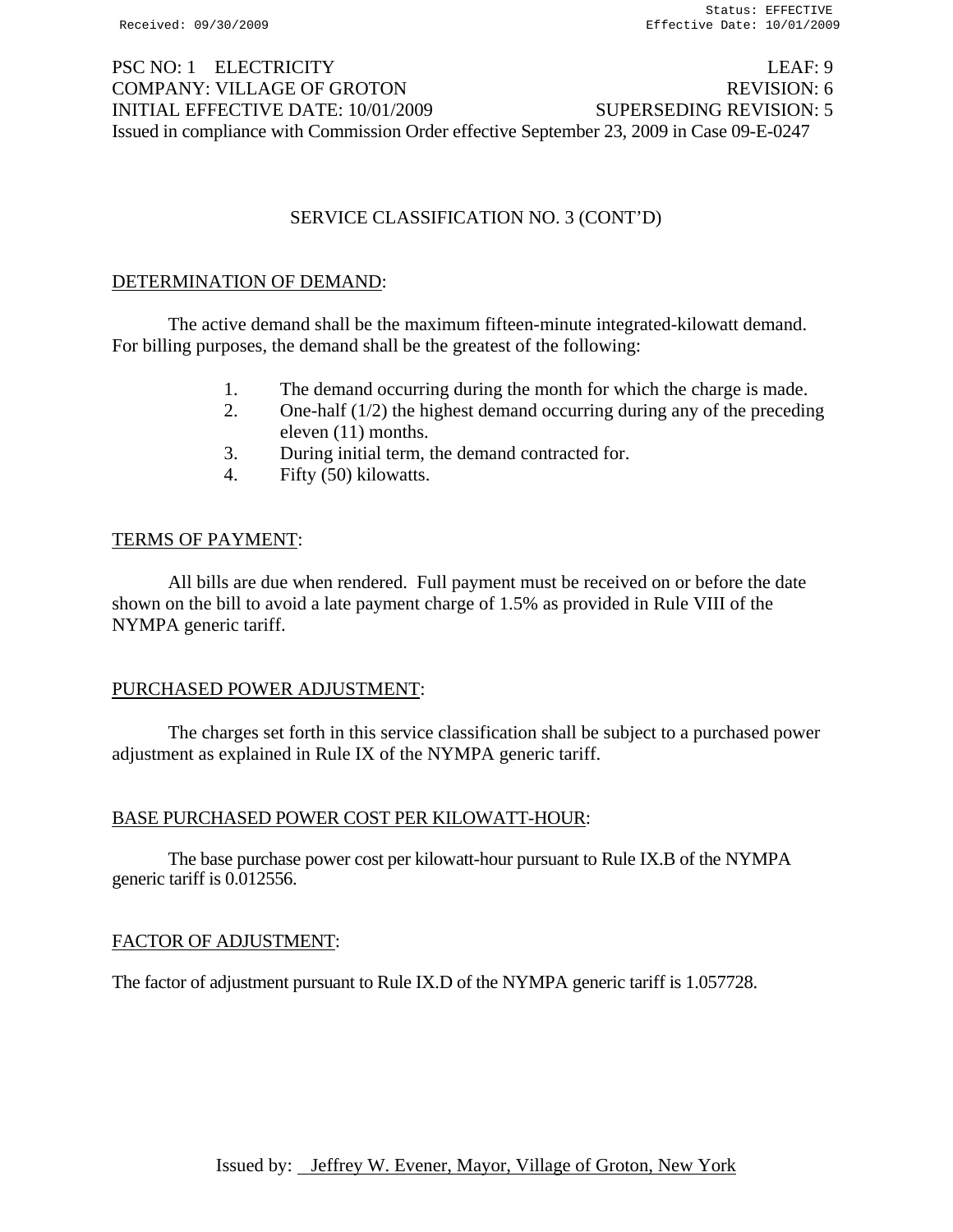PSC NO: 1 ELECTRICITY LEAF: 9.1 COMPANY: VILLAGE OF GROTON REVISION: 6 INITIAL EFFECTIVE DATE: 10/01/2009 SUPERSEDING REVISION: 5 Issued in compliance with Commission Order effective September 23, 2009 in Case 09-E-0247

# SERVICE CLASSIFICATION NO. 3 (CONT'D)

Reserved for Future Use.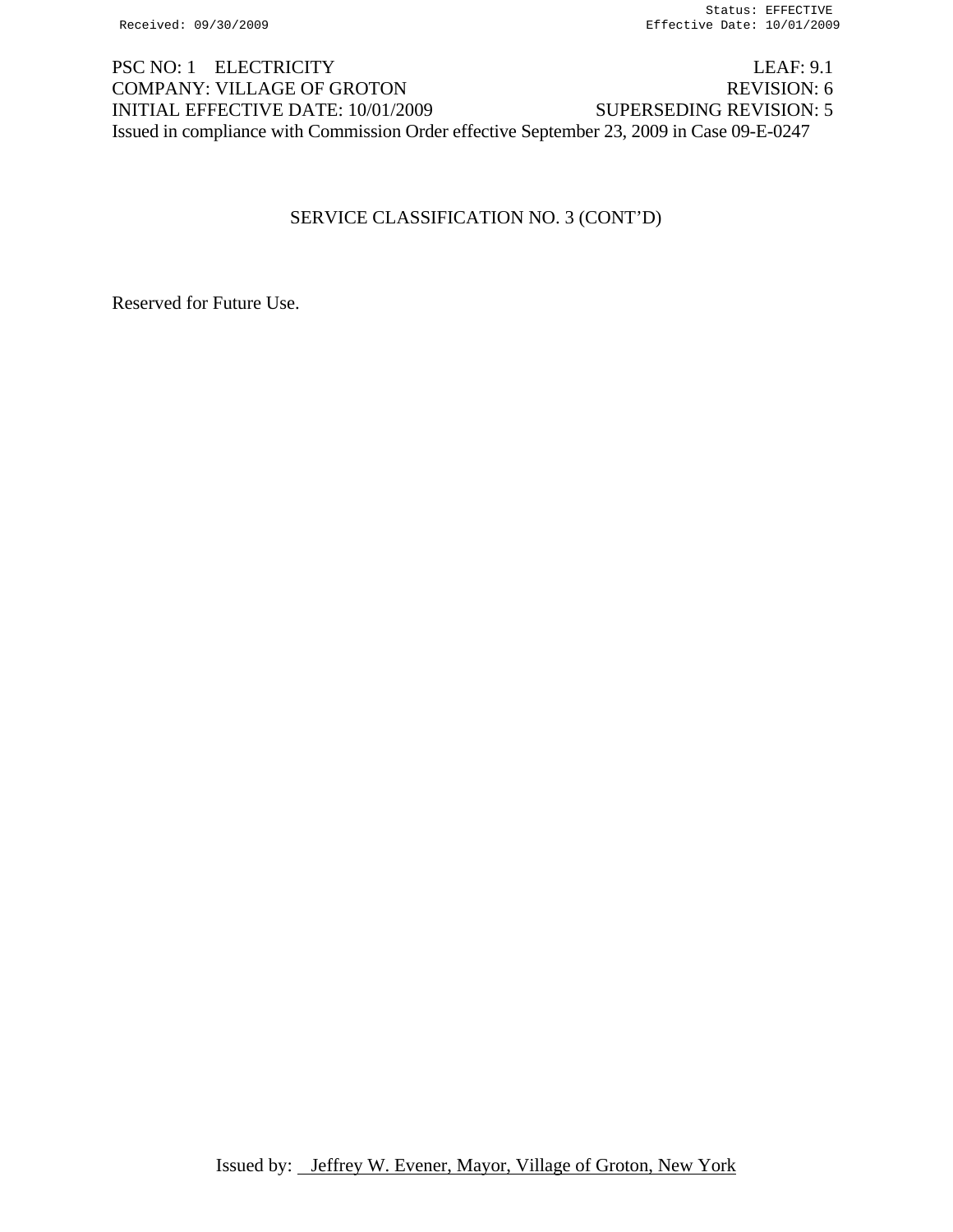PSC NO: 1 ELECTRICITY LEAF: 10 COMPANY: VILLAGE OF GROTON REVISION: 7 INITIAL EFFECTIVE DATE: 10/01/2010 SUPERSEDING REVISION: 6 Issued in compliance with Commission Order effective September 23, 2009 in Case 09-E-0247

### SERVICE CLASSIFICATION NO. 4

### APPLICABLE TO THE USE OF SERVICE FOR:

Security lighting for all customers desiring this type of service.

#### CHARACTER OF SERVICE:

Unmetered.

## MONTHLY RATE:

Per unit \$8.39

## TERMS OF PAYMENT:

All bills are due when rendered. Full payment must be received on or before the date shown on the bill to avoid a late payment charge of 1.5% as provided in Rule VIII of the NYMPA generic tariff.

## BASE PURCHASED POWER COST PER KILOWATT-HOUR:

The base purchase power cost per kilowatt-hour pursuant to Rule IX.B of the NYMPA generic tariff is 0.012556.

## FACTOR OF ADJUSTMENT:

The factor of adjustment pursuant to Rule IX.D of the NYMPA generic tariff is 1.057728.

Rate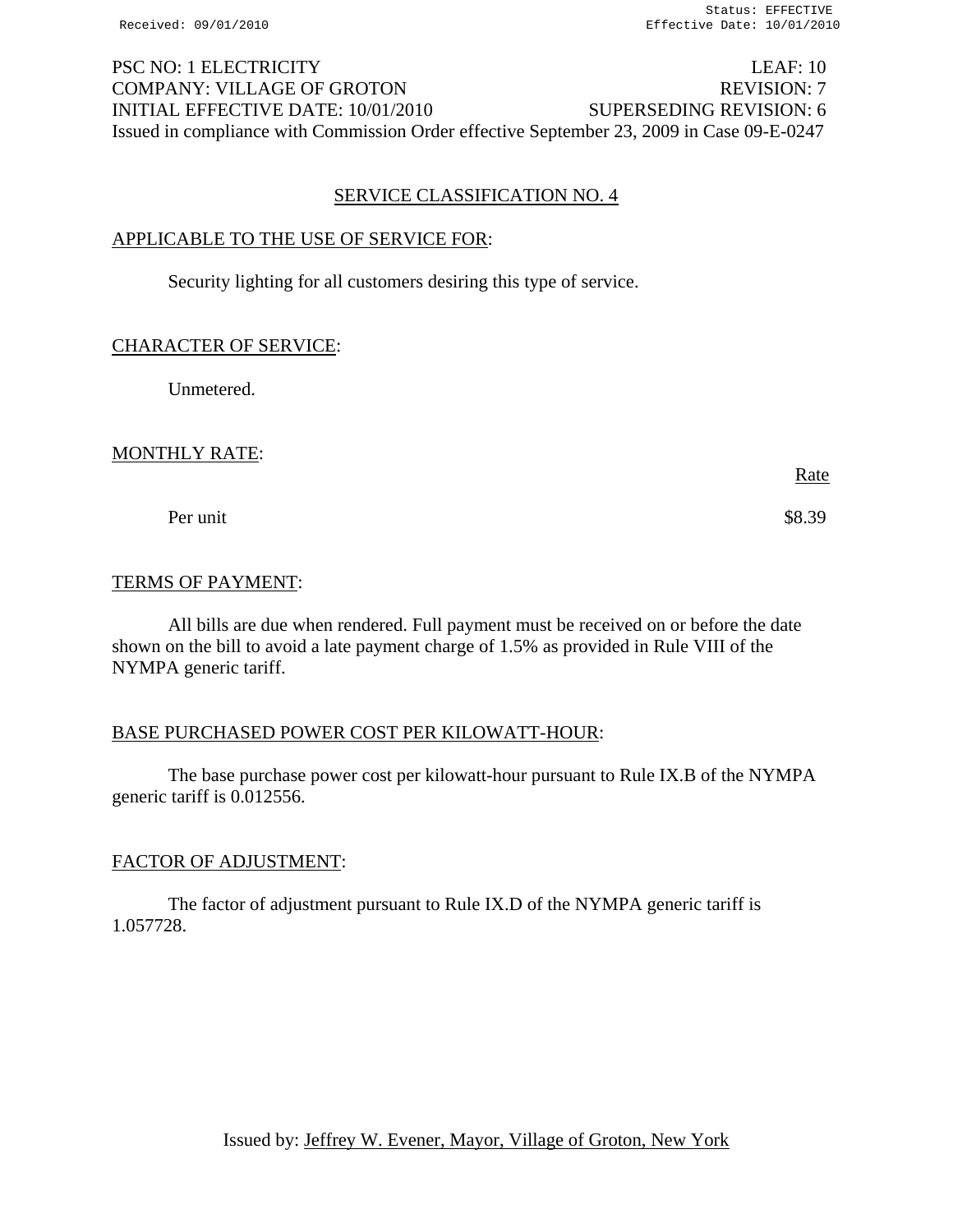# PSC NO: 1 ELECTRICITY LEAF: 11 COMPANY: VILLAGE OF GROTON REVISION: 6 INITIAL EFFECTIVE DATE: 10/01/2009 SUPERSEDING REVISION: 5 Issued in compliance with Commission Order effective September 23, 2009 in Case 09-E-0247

# SERVICE CLASSIFICATION NO. 4 (CONT'D)

## TERM:

The customer may terminate service after three (3) days notice to the municipality.

## PURCHASED POWER ADJUSTMENT:

 The charges set forth in this service classification shall be subject to a purchased power adjustment as explained in Rule IX of the NYMPA generic tariff.

## BASE PURCHASED POWER COST PER KILOWATT-HOUR:

The base purchase power cost per kilowatt-hour pursuant to Rule IX.B of the NYMPA generic tariff is 0.012556.

## FACTOR OF ADJUSTMENT:

The factor of adjustment pursuant to Rule IX.D of the NYMPA generic tariff is 1.057728.

## SPECIAL PROVISIONS:

Written application for service may be required.

## MINIMUM CHARGE:

The minimum charge is the monthly rate.